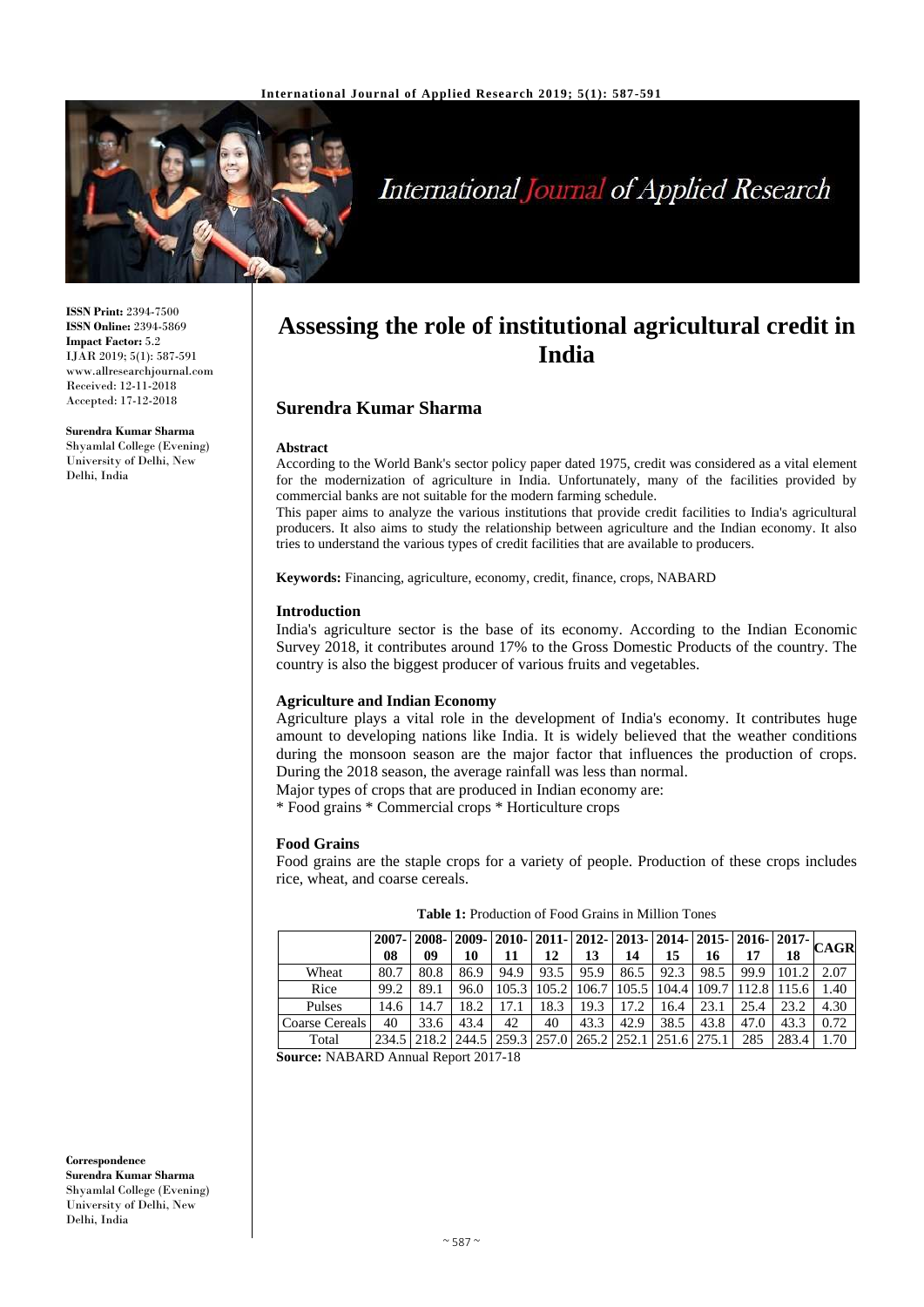

**Fig 1:** Production of Food Grains in Million Tones

#### **Commercial Crops**

These are the crops that are produced for profit by selling

them. Some of these include cotton, sugarcane, oilseeds and Jute & Mesta.

**Table 2:** Production of Commercial Crops (Oilseeds & Sugarcane)

|                                                 | 2012-13 2013-14 2014-15 2015-16 2016-17 2017-18 |       |       |       |       |       |
|-------------------------------------------------|-------------------------------------------------|-------|-------|-------|-------|-------|
| Oildeed (Million Tones)                         | 32.7                                            | 27.5  | 25.3  | 31.3  | 30.6  | 31.4  |
| Sugarcane (Million Tones) $\vert$ 352.1 $\vert$ |                                                 | 362.3 | 348.4 | 306.1 | 355.1 | 400.4 |
| <b>Source: NABARD Annual Report 2017-18</b>     |                                                 |       |       |       |       |       |



**Fig 2:** Production of Commercial Crops (Oilseeds & Sugarcane)

| Table 3: Production of Commercial Crops (Cotton and Jute & Mesta) |  |  |
|-------------------------------------------------------------------|--|--|
|-------------------------------------------------------------------|--|--|

|                                             |      |      |      |      |      | 2012-13 2013-14 2014-15 2015-16 2016-17 2017-18 |
|---------------------------------------------|------|------|------|------|------|-------------------------------------------------|
| Cotton (Million Bales)                      | 35.9 | 34.8 | 30   | 32.6 | 34.9 | 27.6                                            |
| Jute & Mesta (Million Bales) $\vert$        | 11.7 | 11.1 | 10.5 |      | 10.6 | 9.8                                             |
| <b>Source: NABARD Annual Report 2017-18</b> |      |      |      |      |      |                                                 |



**Fig 3:** Production of Commercial Crops (Cotton and Jute & Mesta)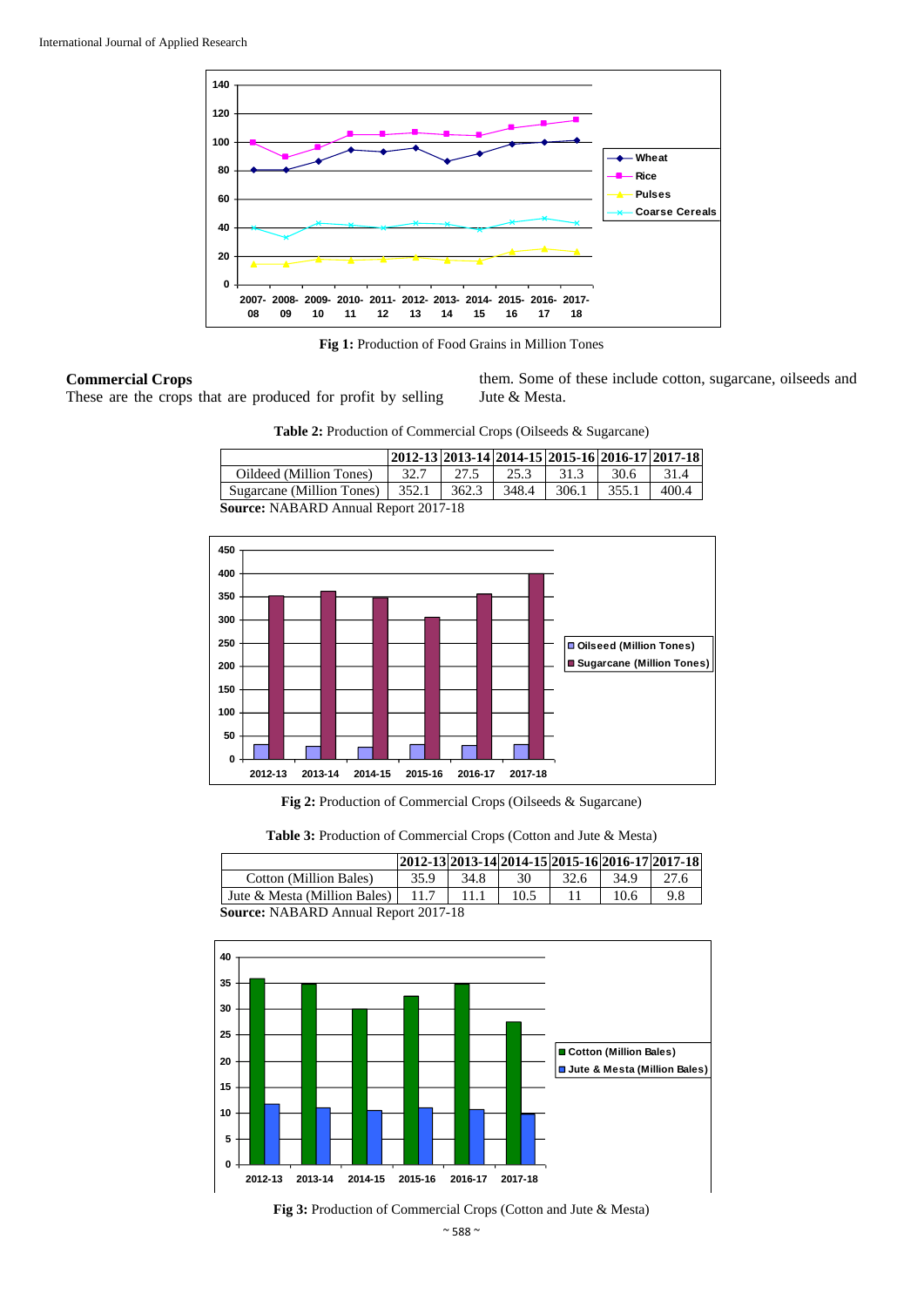#### **Horticulture Crops**

Horticulture is related to agriculture of plants. Itmainly

includes plantation of vegetables, flowers, fruits, nuts, etc.

|                | 2015-16 | 2016-17 | 2017-18 |
|----------------|---------|---------|---------|
| <b>Fruits</b>  | 92.92   | 97.36   | 96.75   |
| Vegetables     | 178.2   | 184.4   | 187.5   |
| <b>Flowers</b> | 2.39    | 2.79    | 2.86    |
| <b>Spices</b>  | 812     |         | 8.59    |

**Table 5:** Production of Commercial Crops (Cotton and Jute & Mesta)

**Source:** NABARD Annual Report 2017-18



**Fig 5:** Production of Commercial Crops (Cotton and Jute & Mesta)

#### **Literature Review**

Ajit Kumar Mishra, Upasana Mohapatra (2017)<sup>[6]</sup> the study mainly focuses on the importance of agriculture credit in India. It shows that aside from banks, credit is also required by the farmers for both their production and consumption.

Arun Vishnu Kumar (2017) the paper proposes various changes in the way agriculture credit is operated. Some of these include the licensing of the informal agents of credit and the disinvestment of State governments from the ownership of these banks. It also suggests that the NABARD should disassociate itself with the supervision and development role of the scheduled commercial banks.

Sunil Singh Yadav  $(2017)$ <sup>[3]</sup>, the study explores various aspects of agriculture credit in India. It also studies the various sources of financing for the sector.

Prof. Ratan Lal Godara & Dr. Partap Singh (2014) [5] despite the various regional differences in the country, the study tries to analyze the role of indirect and direct agriculture credit in the production of farm products.

Abhiman Das, Manjusha Senapati (2009)<sup>[4]</sup> the study aims to find out the various problems faced by the agriculture financing in India. It also suggests that the amount of credit being provided to the sector is not enough to support the growth of the industry.

#### **Significance of the Study**

Due to the importance of agriculture, the development of this sector has become a top priority for the government. Various institutions and policies are currently working on improving the conditions of farmers and the agricultural credit market.

# **Objectives of the Study**

- To analyze the relation between Indian Economy & Agriculture.
- To know the importance of Agricultural Credit.
- To understand various types of agricultural credit.
- To analyze the institutional involvement in providing agricultural finance.
- To analyze the performance of Cooperative banks in providing agricultural finance

#### **Hypothesis**

- 1. **H0: 1:** There is no significant relationship between agriculture and development of the economy.
- 2. **H0: 2:** There is no significant relationship between agriculture production and agriculture credit policies.

#### **Research Methodology**

This study has been conducted to analyze the effect of institutional credit services on the profitability of various agricultural products.

- Annual Report 2017-18 published by NABARD.
- Report of the Internal Working Group to Review Agricultural Credit, Reserve Bank of India.

#### **Tool for Analysis**

A variety of statistical tools are used to analyze the data. The annual growth rate of various agricultural products and the profitability of these products are also calculated.

Compound Growth Rate =  $(Vn/V0)1/n - 1$ 

Where,  $V_n$  = Ending Value,  $V_0$  = Starting Value, n = Number of Years

# **Agriculture Credit**

Agriculture Credit is a type of loan that is usually given to agricultural producers. It can be used for various purposes such as working capital, equipment purchases, and marketing expenses. According to William Murray, agriculture finance is a study conducted on the financing of various activities related to agriculture. It is commonly used to acquire and control of assets.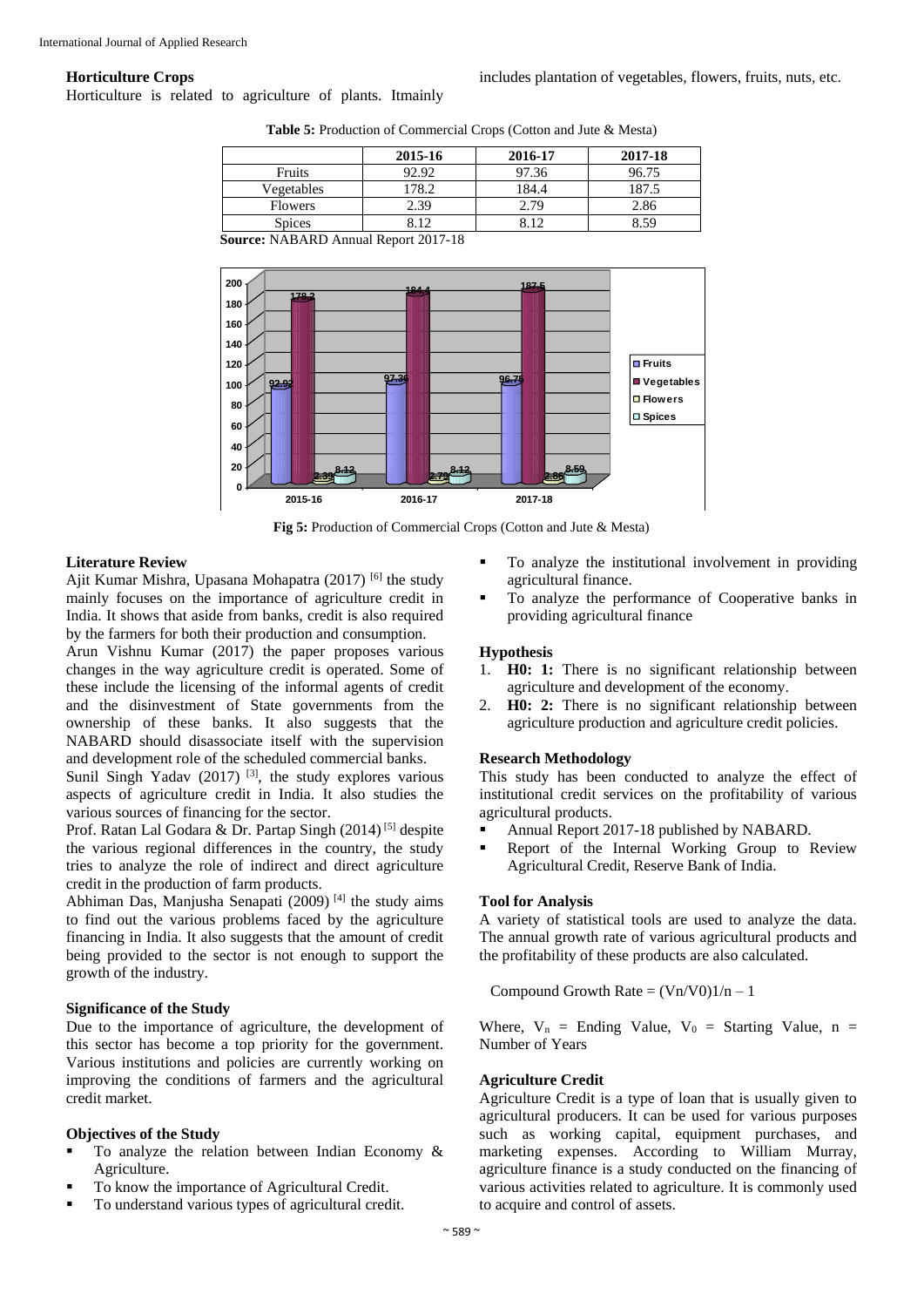Warren Lee and other experts refer to agriculture finance as an economic study that focuses on the supply and demand for capital in the agriculture industry.

# **Need and Importance of Agriculture Credit**

In developing nations, such as India, where the population depends on agriculture for its living needs, agriculture finance is used to support the development of the industry.

# **Types of Agriculture Credit**

Agriculture credit or financing can be classified under the following heads:

- **Short Term Credit**
- **Medium Term Credit**
- $\blacksquare$  Long Term Credit

# **Short-Term Credit**

A short-term credit facility is usually provided to help farmers finance their working capital requirements, such as the purchase of seeds and fertilizers.

| Year    | <b>StCBs</b> | RRR   |
|---------|--------------|-------|
| 2015-16 | 71401        | 13573 |
| 2016-17 | 63458        | 16246 |
| 2017-18 | 73143        | 16946 |
| CAGR    | በ Ջቦ         | 7 67  |

**Table 6:** Progress of Disbursement of Short-Term Credit

| Source: NABARD Annual Report 2017-18 |
|--------------------------------------|
|                                      |

# **Medium-Term Credit**

Medium-Term Credit is a loan that can be used for a period of 2 to 5 years. It is very important for the purchase of farm equipment and other agricultural products.

# **Long-Term Credit**

A long term loan is a major source of financing for the development of agriculture sector. It can be utilized for various purposes such as purchase of equipment, sinking wells, and farming techniques.

**Table 7:** Region wise Disbursement of Long-Term Credit (%)

| <b>Region</b> | 2015-16 | 2016-17 | 2017-18 | <b>CAGR</b> |
|---------------|---------|---------|---------|-------------|
| Southern      | 45      | 42      | 45      |             |
| Western       | 17      | 23      | 23      | 10.60       |
| Northern      | 20      | 6       |         | $-7.16$     |
| Central       |         | 10      |         | $-7.16$     |
| Eastern       |         |         |         |             |
| North-Eastern |         |         |         |             |

**Source:** NABARD Annual Report 2017-18

# **Sources of agriculture credit and their present contribution in the economy**

Non-institutional and institutional Sources of Agricultural Finance in India can be divided into two main categories.

# **1. Non-institutional sources**

Non-institutional agriculture loans are typically high-interest loans that are made to farmers in India. These loans are typically secured by various assets such as land or other assets.

# **2. Institutional sources**

The goal of institutional credit is to help farmers increase their productivity and income. This is done through the use of funds that are not exploitative.

# **NABARD**

The National Bank for Agriculture and Rural Development was established in India in 1982. It is focused on developing policies related to the financing of agriculture.

# **Co-operative credit societies & Co-operative Banks**

These credit organizations are also known to provide lowcost loans to small and medium-scale farmers in India. As a result, they account for almost 86% of the country's villages.

**Table 8:** Performance of State Cooperative Banks (Amount in Crore)

| <b>Particulars</b>       | 2016-17 | 2017-18 | <b>CAGR</b> |
|--------------------------|---------|---------|-------------|
| Profit                   | 970     | 1038    | 3.45        |
| Loss                     | 18      |         | $-37.65$    |
| <b>Total NPAs</b>        | 5180    | 6223    | 9.61        |
| NPA% of Loan outstanding | 4.1     | 7.72    | 7.29        |
| Recovery %               | 93.5    | 94.16   | 0.35        |
| <b>Source: NABARD</b>    |         |         |             |

**Table 9:** Performance of District Cooperative Banks (Amount in crore)

| <b>Particulars</b>       | 2016-17 | 2017-18 | <b>CAGR</b> |
|--------------------------|---------|---------|-------------|
| <b>Total DCCBs</b>       | 370     | 363     | $-0.95$     |
| Profit                   | 1667    | 1744    | 2.28        |
| Loss                     | 757     | 893     | 8.61        |
| <b>Total NPAs</b>        | 26414   | 30894   | 8.14        |
| NPA% of Loan outstanding | 10.5    | 11.2    | 3.28        |
| Recovery %               | 78.9    | 71.7    | $-5.07$     |
| ,,, <del>,</del> ,,,,    |         |         |             |

**Source:** NABARD

# **Government**

The government of India provides various types of agricultural finance to its citizens. These are usually longterm loans and are available for emergencies.

# **Regional rural banks**

Since 1975, many regional rural banks have been providing loans to rural laborers and small and marginal farmers for productive purposes.

**Table 10:** Performance of RRBs (Amount in crore)

| <b>Particulars</b>         | 2016-17 | 2017-18 | <b>CAGR</b> |
|----------------------------|---------|---------|-------------|
| RRB earning profit (no)    | 49      | 45      | $-4.16$     |
| Profit                     | 2604    | 2506    | $-1.89$     |
| RRB incurring losses (no)  |         | 11      | 25.35       |
| Losses                     | 386     | 1005    | 61.35       |
| Net Profit of RRBs         | 2218    | 1501    | $-17.74$    |
| Accumulated Losses (crore) | 1147    | 1866    | 27.55       |
| Recovery %                 | 78.9    | 71.7    | $-5.07$     |

**Source:** NABARD

# **Commercial Banks**

Since commercial banks were nationalized in 1969, they have been gradually providing rural finance.